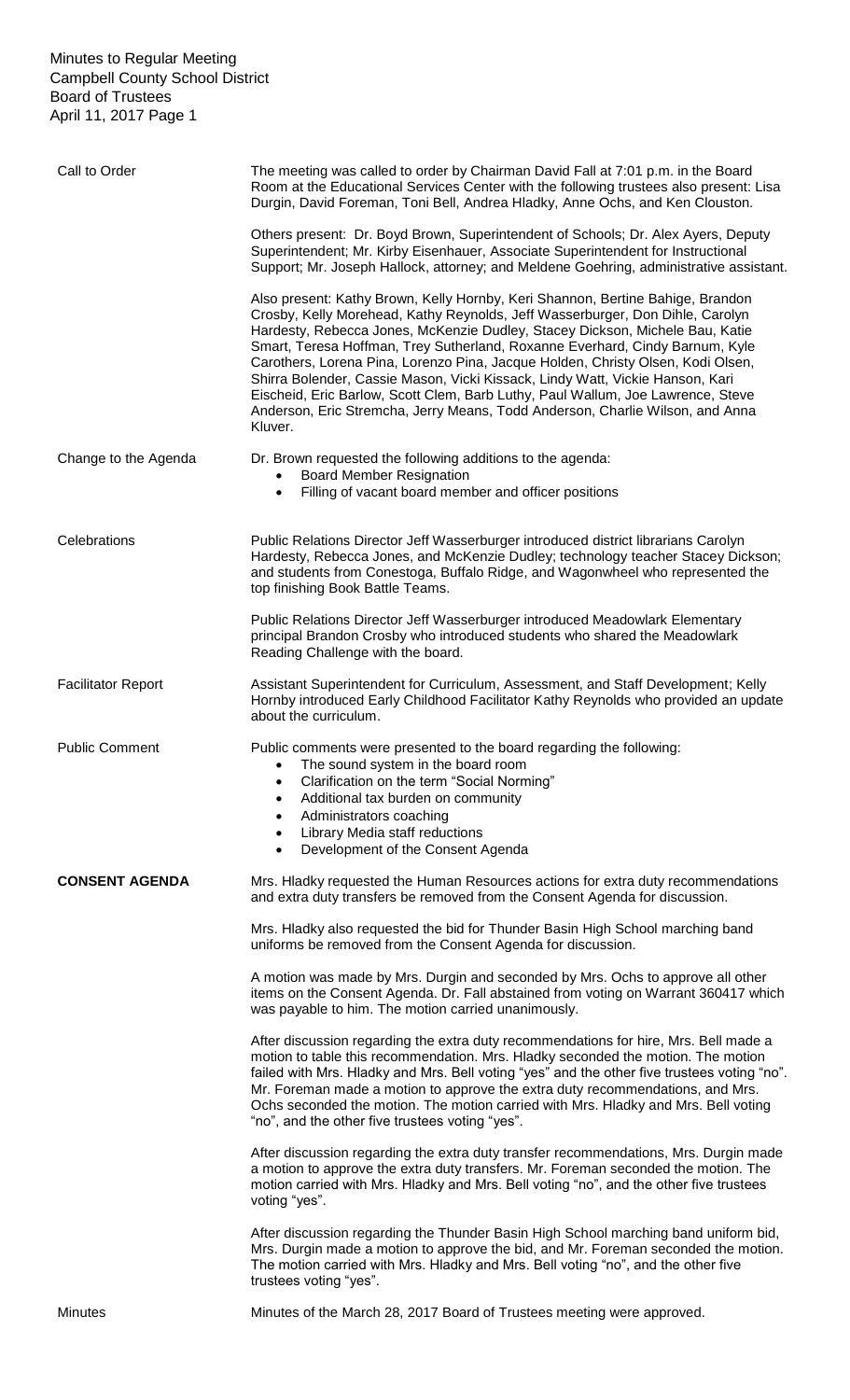Minutes of the March 28, 2017 Executive Session were approved.

The following actions taken by the Human Resources Department were approved:

Employee Actions **EDUCATIONAL SUPPORT PERSONNEL**

| <b>Resignations</b><br>Molly Acosta<br>Rebecca Beeman<br>Laura Carlson<br>Wade Christensen<br>Liz Crislip<br>Meghan Dupuis<br>Jody Faithfull<br>Theresa Jennings<br>Vicki O'Neil | SPEA w/High Needs/Campbell County High School<br>SPEA w/High Needs/Campbell County High School<br>Instructional Teacher Asst./Pronghorn<br>Warehouse Technician/Warehouse<br>Data Clerk/Cottonwood<br>ED S.P.E.A./Conestoga<br>Instructional Teacher Assistant/Paintbrush<br><b>Bus Driver/Transportation</b><br>Junior Kindergarten SPEA/Rawhide |                    |
|----------------------------------------------------------------------------------------------------------------------------------------------------------------------------------|---------------------------------------------------------------------------------------------------------------------------------------------------------------------------------------------------------------------------------------------------------------------------------------------------------------------------------------------------|--------------------|
| Amber Rupp                                                                                                                                                                       | Safety Patrol/Transportation                                                                                                                                                                                                                                                                                                                      |                    |
| Martha Saulsbury                                                                                                                                                                 | Bus Assistant/Transportation                                                                                                                                                                                                                                                                                                                      |                    |
| Clyde Smoot                                                                                                                                                                      | SPEA/Campbell County High School                                                                                                                                                                                                                                                                                                                  |                    |
| Alicia Teeter                                                                                                                                                                    | Junior Kindergarten SPEA/Stocktrail                                                                                                                                                                                                                                                                                                               |                    |
| <b>Terminations</b>                                                                                                                                                              |                                                                                                                                                                                                                                                                                                                                                   |                    |
| <b>Misty Bird</b>                                                                                                                                                                | Custodian/Rozet                                                                                                                                                                                                                                                                                                                                   |                    |
| Eric Weber                                                                                                                                                                       | Custodian/CCHS - South Campus                                                                                                                                                                                                                                                                                                                     |                    |
|                                                                                                                                                                                  |                                                                                                                                                                                                                                                                                                                                                   |                    |
| New Hires - Regular                                                                                                                                                              |                                                                                                                                                                                                                                                                                                                                                   |                    |
| <b>Katherine Francis</b>                                                                                                                                                         | Custodian/Campbell County High School -South Campus                                                                                                                                                                                                                                                                                               |                    |
| <b>Brittany Henson</b>                                                                                                                                                           | Safety Patrol/Transportation                                                                                                                                                                                                                                                                                                                      |                    |
| Desiree LeFebre                                                                                                                                                                  | Custodian/Rozet                                                                                                                                                                                                                                                                                                                                   |                    |
| New Hires - Substitutes/Temporaries<br>Luke Sanborn<br><b>Matthew Wallace</b>                                                                                                    | Summer Custodian/Wright Junior Senior High<br>Bus Driver-in-Training/Transportation                                                                                                                                                                                                                                                               |                    |
| <b>Extra Duty Recommendations</b>                                                                                                                                                |                                                                                                                                                                                                                                                                                                                                                   |                    |
| Katrina McPherson                                                                                                                                                                | CAT Assistant/Conestoga                                                                                                                                                                                                                                                                                                                           |                    |
| Amy Neff                                                                                                                                                                         | CAT Director/Conestoga                                                                                                                                                                                                                                                                                                                            |                    |
|                                                                                                                                                                                  |                                                                                                                                                                                                                                                                                                                                                   |                    |
| <b>Transfers</b><br>Cindy Trujillo                                                                                                                                               | FROM: Behavior Assistant/Twin Spruce Junior High<br>TO: Instructional Assistant/Study Hall/TSJH                                                                                                                                                                                                                                                   |                    |
| Kyle Morey                                                                                                                                                                       | FROM: Bus Assistant/Transportation<br>TO: Bus Driver/Transportation                                                                                                                                                                                                                                                                               |                    |
| Request for Medical Leave of Absence<br>from April 5 through May 24, 2017.                                                                                                       | A medical leave of absence was approved for Cheryl Johnson, Bus Driver/Transportation,                                                                                                                                                                                                                                                            |                    |
| <b>Certified Staff Rehire</b>                                                                                                                                                    |                                                                                                                                                                                                                                                                                                                                                   |                    |
| Christina Baysinger                                                                                                                                                              | Amanda Dobson                                                                                                                                                                                                                                                                                                                                     | <b>Barb Rasse</b>  |
| Angela Bjordahl                                                                                                                                                                  | Sarah Ellsworth                                                                                                                                                                                                                                                                                                                                   | Jennifer Senef     |
| Mike Brisson                                                                                                                                                                     | <b>BJ</b> Francis                                                                                                                                                                                                                                                                                                                                 | <b>Traci Shrum</b> |
| Vanessa Brisson                                                                                                                                                                  | Nicole Gray                                                                                                                                                                                                                                                                                                                                       | Rebecca Stellpflug |

Conestoga Elementary Wendy Chaulk

**4th Year and Above** Buffalo Ridge Elementary

**CERTIFIED**

Rene Burgess Michelle Carr Sandy Claus Kelly Connelly Rose Curtis

Karly Cheney-Werner Stacey Dickson McKenzie Dudley Ashley Eischeid Linda Farrell Jenni Gilson

Jenny Ketchum Lindsey Lundvall Lindsey Newman Teresa O'Neal Emily Pilch

Charity Hayden Jody Heinrich Samantha Johnson Kevin Kline Kari McLaughlin Misti McMackin Staci Miller

Kayla Streifel Ashleigh Stuber Tammy Trouchon Richard Webb Lee Zuck

Shantell Olson Karen Overholt Martha Palmer-Krein Alycia Pratt Sara Sproul Catherine Welch Sadie Wilson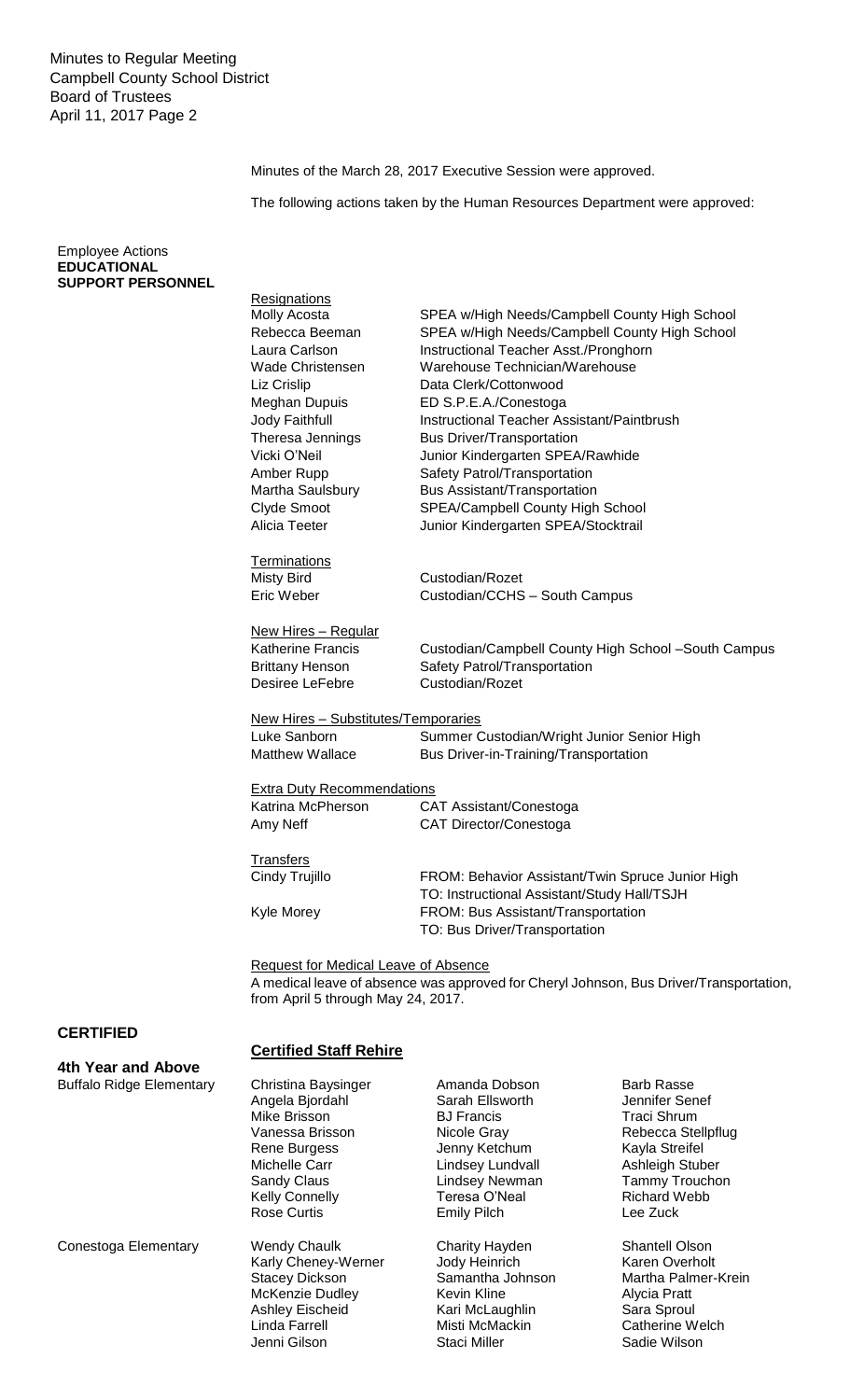|                                | Karen Gleason<br>Kim Hamilton                                                                                                                                                | Amy Mobley<br>Jessica Morrow                                                                                                                                                                 | Shanele Wilson<br>Josh Wobig                                                                                                                                                 |
|--------------------------------|------------------------------------------------------------------------------------------------------------------------------------------------------------------------------|----------------------------------------------------------------------------------------------------------------------------------------------------------------------------------------------|------------------------------------------------------------------------------------------------------------------------------------------------------------------------------|
| <b>Cottonwood Elementary</b>   | Natasha Eisenbraun<br>Deb French<br>Michele Haefele<br><b>Tarina Holland Leithead</b><br><b>Twila Hughes</b>                                                                 | Weenona Johnson<br>Melissa Kosters<br>Arrow Langston<br><b>Stephanie Neely</b><br><b>Bobbi Patz</b>                                                                                          | Natalie Prosenick<br><b>Kim Real</b><br>Terri Spilski                                                                                                                        |
| <b>Hillcrest Elementary</b>    | Jenessa Anderson<br>Tom Anderson<br>Debora Bonine<br><b>Ginger Cassidy</b><br><b>Tracy Ennis</b><br>Trisha Evenson<br>Patsy Gray                                             | Zane Johnson<br>Debra Jolovich<br>Jessica Kukuchka<br><b>Bailey Mumm</b><br>David Petersen<br>Angela Plett<br>Kathy Quinn                                                                    | Sara Reed<br>Cindi Rueschhoff<br>Katie Smart<br><b>Blythe Stanley</b><br>Mary Williams<br>Sarah Winter<br>Kelsy Wojciechowski                                                |
| Lakeview Elementary            | Krystal Baysinger<br>Julie Blazek<br>Shawna Cox<br>Janaye Danko<br>Kyle Gewecke<br>Michelle Gramling<br>Amanda J. Hanson<br><b>Travis Heitmann</b><br>Joan Holzer            | Julie Innes<br><b>Tammie Jones</b><br><b>Brandie Kimberling</b><br>Elin Mayo<br><b>Tina McGee</b><br>Erin Michelena-DeShaw<br><b>Krista New</b><br>Janell Pettigrew<br><b>Chelsea Posten</b> | <b>Sheila Rives</b><br>Mary Rose<br>Cathy Schroeder<br>Shelli Shevling<br>Jennifer Stavely<br><b>Becky Theis</b><br>Kasi True                                                |
| Little Powder School           | Laurie Davis                                                                                                                                                                 | Shari Johnson                                                                                                                                                                                | Michelle Tarver                                                                                                                                                              |
| <b>Meadowlark Elementary</b>   | <b>Misty Austin</b><br>Sarah Davis<br>Vickie Hanson<br>Jason Hedrix<br>Julia Henkes<br>Marie Hespen                                                                          | Robert Hoffman<br>Mary Kaufmann<br>Amy Marler<br>Carl Matson<br><b>Coleen Miller</b>                                                                                                         | <b>Courtney Oelke</b><br><b>Allison Oltmanns</b><br>Jill Rashleigh<br><b>Frisbee Roberts</b><br>Jessica Zuck                                                                 |
| Paintbrush Elementary          | <b>Todd Allerdings</b><br>Bev Bowar<br><b>Heidi Britton</b><br><b>Carlin Caltrider</b><br>Shawna Cates<br>Mike Delancey<br><b>Ashley Eivins</b><br>Amber Frei<br>Marci Holte | Jami Howe<br>Tracey Lawrence<br><b>Michael McCarty</b><br><b>Stacey McCarty</b><br>Angel McDougald<br>Lucinda McGeary<br><b>Kerry Myers</b><br>Linda Nedved<br>Paula O'Connell               | Lois Reynolds<br>Marcie Rodgers<br><b>Christina Rowe</b><br><b>Allison Shirley</b><br>Stacy Vaughn<br>Nikki Wendt<br>Mary Ann Wilson                                         |
| <b>Prairie Wind Elementary</b> | Chelsie Aaberg<br>Michelle Bau<br>Tami Bondurant<br><b>Christy Brothers</b><br>Samantha Burr<br><b>Matthew Carl</b><br><b>Bill Catlin</b><br>Marissa Curry<br>Megan Diede    | Lorna Fitzgerald<br><b>Heather Gibson</b><br>Tanya Kimbley<br>Marlyce Kocher<br><b>Heather Kolarz</b><br><b>Whitney Luciano</b><br>Hallie McCool<br>Amanda Olson<br>Nate Perleberg           | <b>Shirley Powers</b><br>Kara Rigsby<br>Cody Smith<br><b>Brandi Tomer</b><br>Rachel Trythall<br>Patricia Vetter<br>Konnie Wayne<br>Melissa Wooldridge<br>Tabitha Worthington |
| <b>Pronghorn Elementary</b>    | Erin Albers<br>Heidi DeStefano<br><b>Christina Gambrel</b><br>Dave Hardesty<br>Susan Hayes<br><b>Susan Howell</b><br>Elizabeth Jones<br>Mandy Kolata<br><b>Traci Larson</b>  | Laura McGregor<br><b>Tracy Morgan</b><br>Krista Pearson<br><b>Brianne Pennington</b><br>Clay Rodgers<br>Jamie Sanders<br>Miranda Schelske<br>Debbie Schofield<br><b>Sheryl Schweitzer</b>    | Mary Lou Smart<br>David Thrash<br><b>Toni Ullrich</b><br>Felicia Vavra<br>Angela Wasson<br><b>Susan Werries</b><br><b>Tammy Wiley</b><br><b>Brandon Zimmerman</b>            |
| Rawhide Elementary             | Lori Christopherson<br>Sue Haddix<br>Connie Morlock                                                                                                                          | Nicole Mullen<br><b>Courtney Prosenick</b><br>Lila Scantling                                                                                                                                 | James Speakman                                                                                                                                                               |
| <b>Recluse School</b>          | Devan Jones                                                                                                                                                                  | Kayla Newman                                                                                                                                                                                 |                                                                                                                                                                              |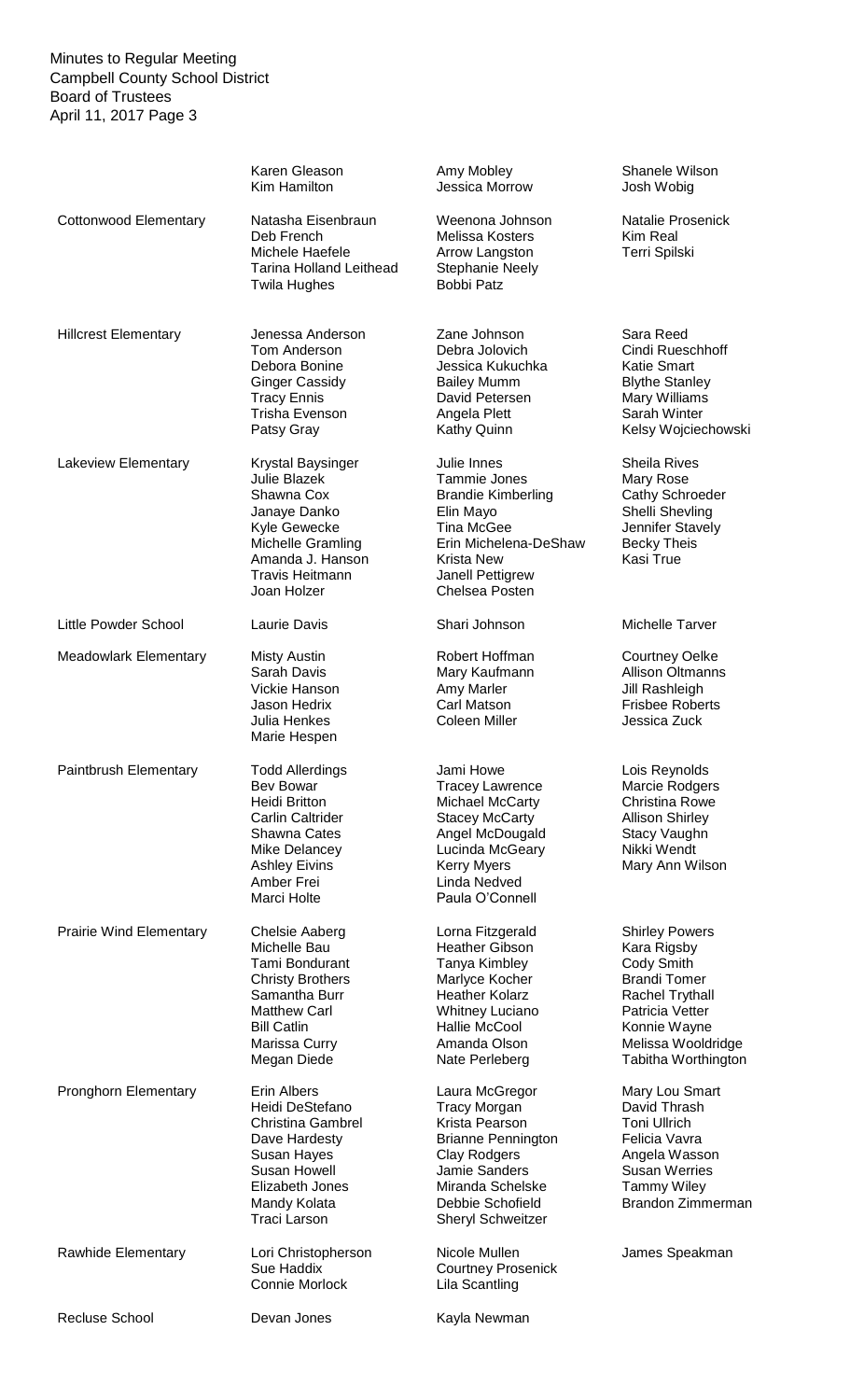| <b>Rozet Elementary</b>               | <b>Valerie Bruce</b><br><b>Brenna Chafee</b><br>Michele Christofferson<br>Jessica Dell<br><b>Emily Driskill</b><br>Michelle Fillpot<br>Kayla Hutchison                                                                                                                | Melinda Leastman<br>Angela McKenney<br><b>Christine Nelson</b><br>Vicki Neph<br>Jamie Oakley<br><b>Steve Oakley</b><br>Julie Rankin                                                                                                                    | <b>Bill Rathbun</b><br>Susan Riesland<br><b>Brian Roberts</b><br>Daisy Ruff<br>Kristina Thompson<br>Anita Tope                                                                                                                                                                                        |
|---------------------------------------|-----------------------------------------------------------------------------------------------------------------------------------------------------------------------------------------------------------------------------------------------------------------------|--------------------------------------------------------------------------------------------------------------------------------------------------------------------------------------------------------------------------------------------------------|-------------------------------------------------------------------------------------------------------------------------------------------------------------------------------------------------------------------------------------------------------------------------------------------------------|
| Stocktrail Elementary                 | Kristine Anderson<br>Susan Bennett<br>Jackie Caffee<br>Sandra Carroll                                                                                                                                                                                                 | Paige Denny<br><b>Terri Hart</b><br>Denise Jensen                                                                                                                                                                                                      | Danise Newell<br>Jill Outka-Hill<br><b>Lindy Watt</b>                                                                                                                                                                                                                                                 |
| <b>Sunflower Elementary</b>           | Lucille Acuna<br><b>Sally Bruce</b><br>Jessica DeVries<br>Megan Diedrich<br><b>Abbey Field</b><br><b>Brice George</b><br>Annette Halverson<br>Amanda L. Hanson                                                                                                        | <b>Ben Haskvitz</b><br>Laura Hegel<br>Nancy Holst<br>Jana Jensen<br><b>Kathy Kintz</b><br><b>Karen Kremers</b><br>Leanne Patterson<br>Lynnette Prowett                                                                                                 | <b>Tara Schmitz</b><br><b>Ryan Senef</b><br>Cynthia Thornberry<br>Laurie Updike<br>Mollie Waldum<br><b>Courtney Walker</b><br>Nichole Werkele                                                                                                                                                         |
| <b>Wagonwheel Elementary</b>          | Amanda Bahige<br><b>Linsey Barnes</b><br>Laura Benson<br><b>Brandy Brakke</b><br>Sonja Brue<br>Rhonda Charlson                                                                                                                                                        | <b>Camron Davis</b><br>Mishia Eldridge-Hilliard<br>LouAnn Izatt<br>Colleen King<br>Stacie Ludwar<br><b>Brandee Maurer</b>                                                                                                                              | <b>Cristin Miller</b><br>Andrea Olson<br>Donna Salmon-Tinsley<br>Barbara Sundermeyer<br>Josiann Trainor                                                                                                                                                                                               |
| 4-J School                            | Sonja Geer                                                                                                                                                                                                                                                            | Kathy Stephens                                                                                                                                                                                                                                         |                                                                                                                                                                                                                                                                                                       |
| Sage Valley Junior High               | Kristin Backhaus<br>Melvin Boyce<br>Nate Cina<br>Tawyna Coleman<br>Joe Deaton<br>Diane Dillard<br>Kelleen Edwards<br><b>Haley Elliston</b><br>Jason Gill<br>Andrea Gregson<br>Kayla Griffis<br>Robert Hill<br>Chrisa Jarvi                                            | Sidney Johnston<br>Jacqueline Kampfe-<br>Delancey<br>Richonda Klaassen<br>Roberta Lyman<br>Mike Mahoney<br>Jennifer Mason<br><b>Barbara McNutt</b><br>Cindy M. Myers<br>Dewain Myers<br>Eric Robb<br>Jennifer Robb<br>Kasey Schurtz                    | <b>Crista Shelby</b><br>Phil Sheldon<br>Jenny Sorenson<br>Andrea Stamp<br><b>Linda Stewart</b><br>Carmen Toole<br><b>Eric Trauger</b><br><b>Brian Weinand</b><br>Danelle Wilkerson<br>Ray Zeleski<br>Lisa Zempel                                                                                      |
| Twin Spruce Junior High               | Jennifer Adams<br>Kellie Allison<br>Carmen Aragon<br>Kendrick Aragon<br><b>Bret Benson</b><br>Mary Boyd<br>Andrew Burch<br>Janet Chalberg<br>Cassie Cobb<br>Rebecca Coleman<br>Dawn Dale<br><b>Kelly Daniel</b><br><b>Bruce Dommer</b>                                | Val Gerdes<br>Allen Heinrich<br>Mindy Henderson<br>James Hinshaw<br>Lorri Johnson<br>Maureen Kelting<br><b>Tanner Kelting</b><br>Levi Krehmeyer<br>Boni Kuhbacher<br><b>Ryan Martin</b><br>Jamie Matson<br>Mark Miessler<br>Christina Milliron         | <b>Valery Oliver</b><br><b>Brandon Preston</b><br><b>Gary Preston</b><br>James Sarvey<br>Karia Schofield<br><b>Grant Senef</b><br><b>Eric Stoneking</b><br><b>Sherrie Strand</b><br>Deb Tangen<br>Kris Thorne<br>Laurie Tucker<br>Shawn Wendt                                                         |
| <b>Campbell County High</b><br>School | Rede Ballard<br>Jaime Basham<br><b>Tim Bessette</b><br><b>Emily Bishop</b><br>Vanessa Bridges<br>Rebecca Buell<br><b>Stacy Byrum</b><br><b>Claire Carter</b><br>Micah Christensen<br><b>Brandon Cone</b><br>Jami Cone<br>Liisaan Cooper<br>Marcy Deaton<br>Robin Dunn | Jean Gorman<br><b>Wendy Gray</b><br>Jordon Hand<br>Dan Hays<br><b>Glende Hebestreet</b><br>Lindsey Heitmann<br><b>Bubba Hladky</b><br><b>Toni Hladky</b><br>Kim Holland<br>Mitch Holst<br>Tom Jacobs<br>Patricia Kearnes<br>Alice King<br>Tomi Kissack | <b>Christy Mathes</b><br><b>Clint Mathews</b><br>Michelle Miller<br><b>Susan Newberry</b><br><b>Amber Nickel</b><br><b>Amber Parsons</b><br>Andy Richert<br>Marsha Rose<br><b>Gary Schlekeway</b><br><b>Lindy Sorenson</b><br>Shelly Stremcha<br>Jesse Strauch<br><b>Cliff Toole</b><br>Donavon Voigt |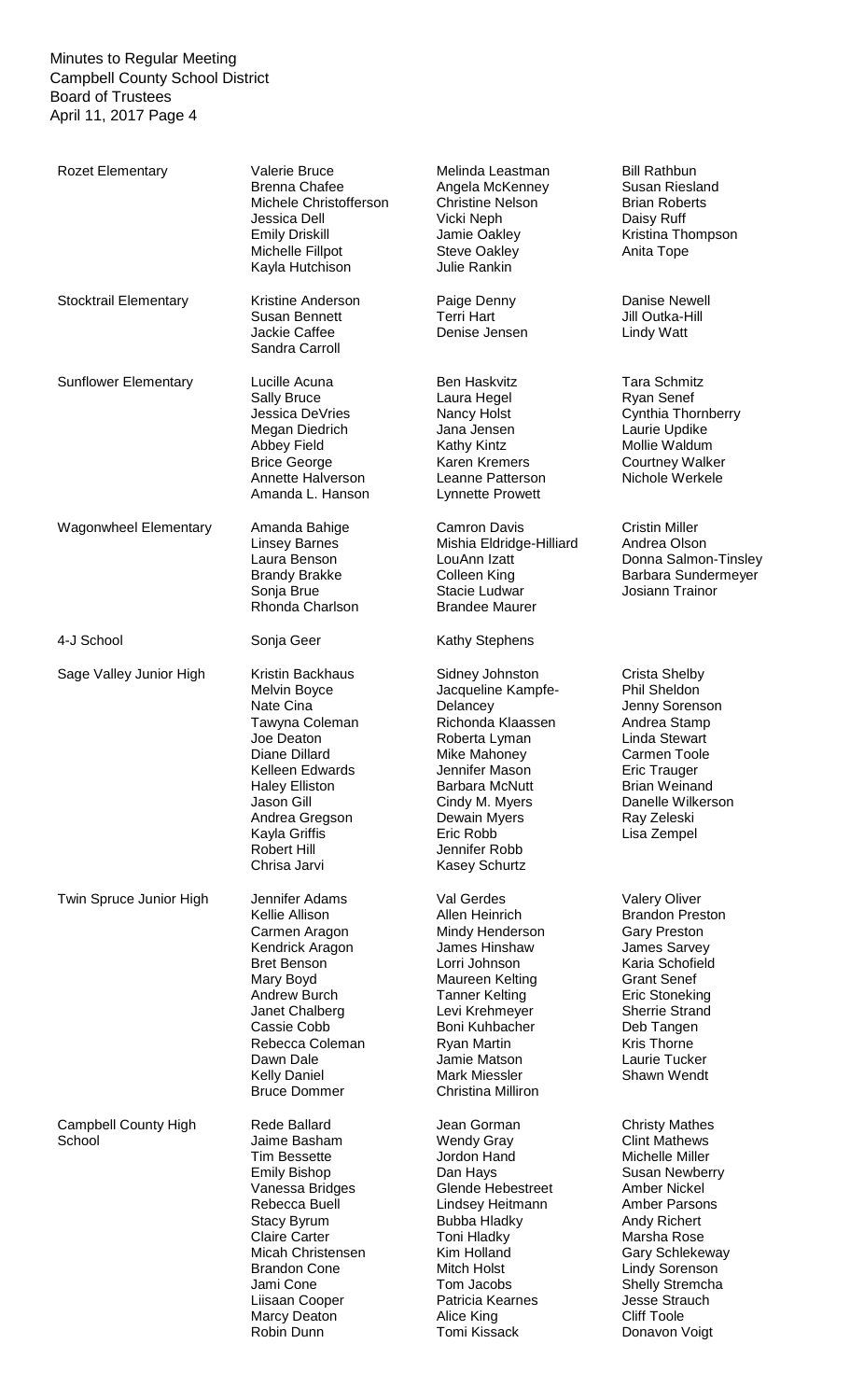|                                                     | <b>Robert Ehrlinger</b><br><b>Teric Engebretson</b><br>Renee Fritzen<br>Jerisha Ganske<br><b>Troy Gladson</b>                                                                                                                                                                                                                       | Tom Krogman<br>Patricia Kuberra<br>Amber Larsen<br>Jason Linduska<br>Julie Macdonald                                                                                                                                                                                                                             | Tyson Waggener<br>Toni Watt<br>Jason Wolf<br>Andrew Young<br>Kisa Young                                                                                                                                                                                                                                                                        |
|-----------------------------------------------------|-------------------------------------------------------------------------------------------------------------------------------------------------------------------------------------------------------------------------------------------------------------------------------------------------------------------------------------|------------------------------------------------------------------------------------------------------------------------------------------------------------------------------------------------------------------------------------------------------------------------------------------------------------------|------------------------------------------------------------------------------------------------------------------------------------------------------------------------------------------------------------------------------------------------------------------------------------------------------------------------------------------------|
| Thunder Basin High<br>School                        | Scot Allerdings<br>Jeri Anderson<br><b>Lisa Andrews</b><br>Sydnie Arehart<br><b>Bree Arzy-Mitchell</b><br>Chris Baity<br>John Bayles<br>Linda Brown<br>Morgan Carlson<br>Jennifer Clark<br><b>Ruth Cloud</b><br>LeeAnn Cox<br><b>Michael Curry</b><br><b>Brent Daly</b><br>Sasha Davidson<br><b>Barb Eckhardt</b><br>Dustin Evenson | Darlene Erickson<br><b>Beth Faubion</b><br>Amy Gorsuch<br>Melissa Hadorn<br>Scott Hadorn<br>Jeff Hamilton<br>Misti Hard<br><b>Alexis Hedrick</b><br>Donna Hieb<br>Jimmy Hilliard<br><b>Terri Hinkel</b><br>Kristi Holum<br>Gayle Jellum<br>Keri Kenyon-Wood<br>Ron Kline<br>Liam Maroney<br><b>Wenett Martin</b> | Dana Miller<br>Jannie Miller<br><b>Allen Patz</b><br><b>Nick Rasse</b><br>Deneen Redd<br><b>Traci Schladweiler</b><br><b>Steve Schofield</b><br>Jen Scholebo<br><b>Michael Schultz</b><br><b>Chris Senef</b><br><b>Erik Shepherd</b><br>Devin Shimic<br>Tom Thorne<br>Pat Waliser<br>Roxanne West<br><b>Autumn Williams</b><br>Abbey Zimmerman |
| Wright Jr/Sr High School                            | Tim Albin<br>James Bydlon<br>Marci Finnell<br><b>Kelly Glasser</b><br>Sarah Glasser<br>Rhonda McPherson                                                                                                                                                                                                                             | Kimberly Miller<br>Laura Miller<br><b>Patrick Neely</b><br>Lois Ostenson<br>Doug Schrader<br><b>Charles Seamands</b>                                                                                                                                                                                             | Sarah Seamands<br>Roger Tresch<br>Casey Van Sickle<br>Larry Yeradi<br>Anne Ziegenhorn                                                                                                                                                                                                                                                          |
| Westwood High School                                | Michele Bradley<br><b>Heather Burrow</b><br>Amy Caldwell<br>Corina Crump<br><b>Tana Dally</b><br>Irene Daly                                                                                                                                                                                                                         | Kathleen Ferguson<br>Saber Garcia<br>Keith Jacobson<br>Karen Landon<br><b>Richard Landreth</b><br><b>Weston McGregor</b>                                                                                                                                                                                         | Shawna McIlnay<br><b>Clint Miller</b><br><b>Timothy Palu</b><br><b>Paul Stevens</b><br>Lisa Tennant<br>Vic Wilkerson                                                                                                                                                                                                                           |
| <b>Aquatic Center</b>                               | Josh Bott                                                                                                                                                                                                                                                                                                                           | <b>Christy Palu</b>                                                                                                                                                                                                                                                                                              | Mike Baldcci                                                                                                                                                                                                                                                                                                                                   |
| <b>Virtual School</b>                               | <b>Greg Schliske</b>                                                                                                                                                                                                                                                                                                                |                                                                                                                                                                                                                                                                                                                  |                                                                                                                                                                                                                                                                                                                                                |
| <b>LLC/Staff Development</b>                        | Wesann Brown<br><b>Kathy Case</b>                                                                                                                                                                                                                                                                                                   | Darcy Gillaspy                                                                                                                                                                                                                                                                                                   | Cathy McGeowan                                                                                                                                                                                                                                                                                                                                 |
| <b>Special Services Center</b>                      | Laura Buckingham-<br>Strohschein<br>Robyn Fink<br>Shelby Gill<br><b>Brooke Kilian</b>                                                                                                                                                                                                                                               | Rhonda Kjerstad<br>Nancy Peyrot<br>Rebecca Richardson                                                                                                                                                                                                                                                            | <b>Michelle Rowland</b><br>Kevin Weiche<br>Laura Wright                                                                                                                                                                                                                                                                                        |
| 1st and 2nd Year<br><b>Buffalo Ridge Elementary</b> | <b>Tiffany Thorne</b>                                                                                                                                                                                                                                                                                                               |                                                                                                                                                                                                                                                                                                                  |                                                                                                                                                                                                                                                                                                                                                |
| Conestoga Elementary                                | <b>Cortney Edwards</b><br><b>Aliciah Lotvedt</b>                                                                                                                                                                                                                                                                                    | Rachel Molder                                                                                                                                                                                                                                                                                                    | Heidi Welch                                                                                                                                                                                                                                                                                                                                    |
| <b>Cottonwood Elementary</b>                        | <b>Riley Dilts</b>                                                                                                                                                                                                                                                                                                                  |                                                                                                                                                                                                                                                                                                                  |                                                                                                                                                                                                                                                                                                                                                |
| 4-J School                                          | Lacy Rodgers                                                                                                                                                                                                                                                                                                                        |                                                                                                                                                                                                                                                                                                                  |                                                                                                                                                                                                                                                                                                                                                |
| <b>Hillcrest Elementary</b>                         | Alexis Allsman<br><b>Kimberly Dike</b>                                                                                                                                                                                                                                                                                              | <b>Conner Limoges</b><br>Jessica Mustin                                                                                                                                                                                                                                                                          | <b>Tirzah Parks</b><br>Megan Petersen                                                                                                                                                                                                                                                                                                          |
| Lakeview Elementary                                 | Anthony Anderson<br>Morgan Becker                                                                                                                                                                                                                                                                                                   | Vanessa Bentsen<br>Anna Burbank                                                                                                                                                                                                                                                                                  | Lisa Emmons                                                                                                                                                                                                                                                                                                                                    |
| Little Powder School                                | Shauna Schaffer                                                                                                                                                                                                                                                                                                                     |                                                                                                                                                                                                                                                                                                                  |                                                                                                                                                                                                                                                                                                                                                |
| <b>Meadowlark Elementary</b>                        | Michael Aderson                                                                                                                                                                                                                                                                                                                     | <b>Andrew Gillettt</b>                                                                                                                                                                                                                                                                                           | <b>Carmen Richards</b>                                                                                                                                                                                                                                                                                                                         |
| Paintbrush Elementary                               | Sabrena Divis<br>Becky Thompson                                                                                                                                                                                                                                                                                                     | <b>Tisha Volk</b>                                                                                                                                                                                                                                                                                                | <b>Whitnie Wieweck</b>                                                                                                                                                                                                                                                                                                                         |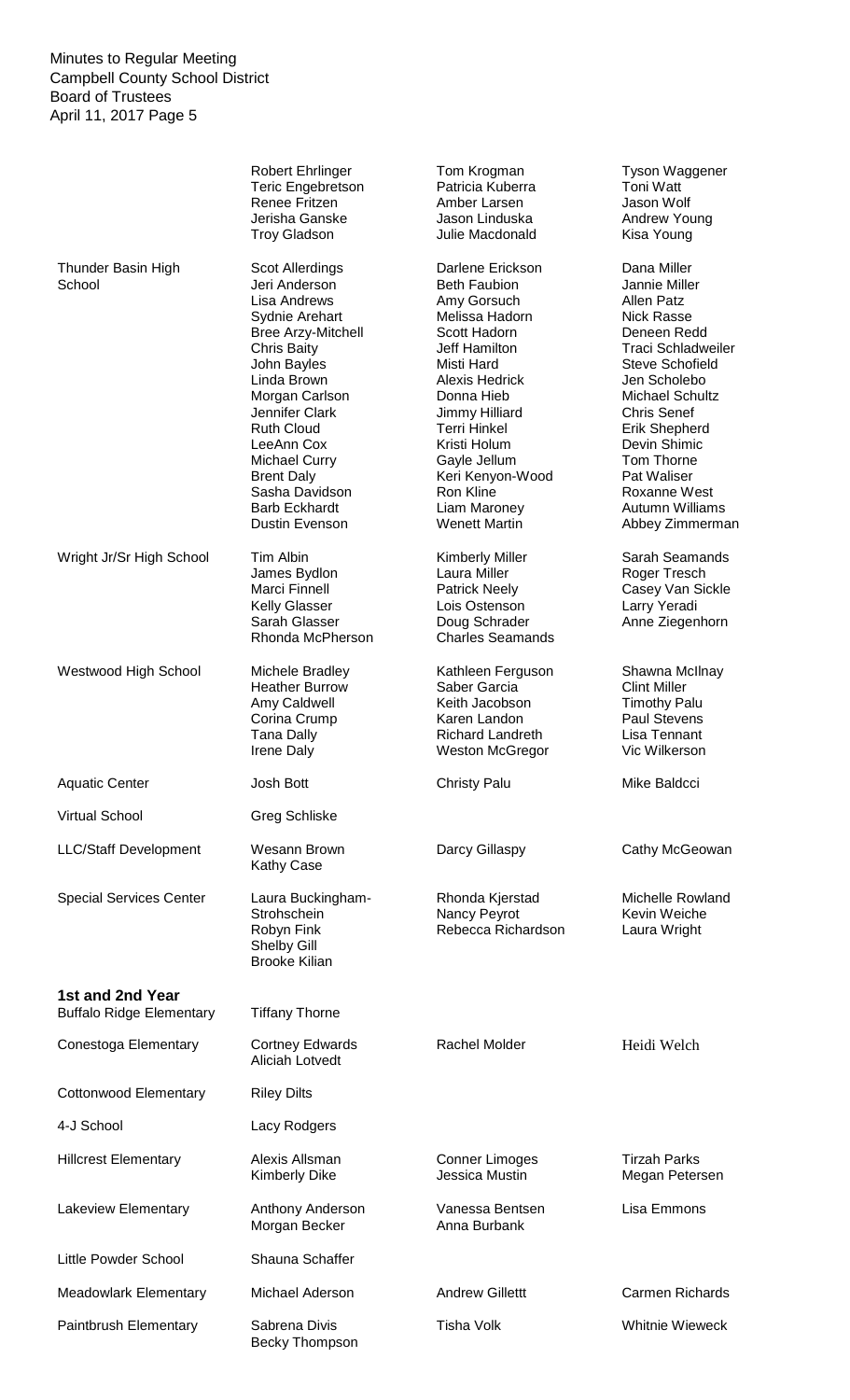| <b>Prairie Wind Elementary</b>                                                             | Lisa Herrera                                                                   | Jessica Reble                                                      | Dylan Wisroth                                      |
|--------------------------------------------------------------------------------------------|--------------------------------------------------------------------------------|--------------------------------------------------------------------|----------------------------------------------------|
| <b>Pronghorn Elementary</b>                                                                | Cori McCue<br>Nicole Mitchell                                                  | Melanie Reddon<br><b>Candace Rinck</b>                             | Evan Strand                                        |
| Rawhide Elementary                                                                         | <b>Shary Charlson</b><br><b>Jennifer Farnes</b><br>Jeri Jespersen-Gibson       | Crystal Jorgensen<br>Mary Knudsen<br>Sarah Lewis                   | Michele Sturdevant<br>Candice VonEye               |
| <b>Recluse School</b>                                                                      | Gail Hand                                                                      | Chelsey VanDeHey                                                   |                                                    |
| <b>Rozet Elementary</b>                                                                    | Kyle Avery<br>Leslie Baker                                                     | <b>Brooke Lang</b><br>Kailee Loberg                                | <b>Rylan Shaw</b><br>Katy Wright                   |
| Stocktrail Elementary                                                                      | Francisco Berbel Borja<br>Sue Cosgrove<br>Greta Meyer                          | Jill Phillips<br>Danielle Quintanilla                              | Ben Sandy<br><b>Robbin Streeter</b>                |
| <b>Sunflower Elementary</b>                                                                | Matthew Albin                                                                  | <b>Tressa Amann</b>                                                | Angela Christensen                                 |
| <b>Wagonwheel Elementary</b>                                                               | <b>Cameron Anderson</b><br>Matthew Hard                                        | Jessica Klemm<br>Kaci Malmborg                                     | Randall Weinzierl                                  |
| Sage Valley Junior High                                                                    | Kameron Hunter<br>Luke Janssen                                                 | Kyle Posten<br><b>Lauren Seamans</b>                               | Casey Sullivan<br><b>Tyrell Teeter</b>             |
| Twin Spruce Junior High                                                                    | <b>Joy Austin</b><br>Joe Back                                                  | Sara Bailey<br>Jessica Fortner                                     | <b>Bridget Stein</b>                               |
| Campbell County High<br>School                                                             | Jessica Bagwell<br>Karen Beattie<br><b>Dustin DeBoer</b><br><b>Molly Dykes</b> | <b>Marcus Mullaney</b><br><b>Troy Nellermoe</b><br>Cynthia Nicolia | Naomi Paulson<br>Peter Stocker<br>Michelle Zeigler |
| Thunder Basin High<br>School                                                               | Sandra Bott<br>Karisa Brown<br>Mari Jo Brown                                   | <b>Seth Chase</b><br>Candy Hertel-Ballard<br>Amy Muzzarelli        | Philip Perry<br><b>Brittany Singhas</b>            |
| Westwood High School                                                                       | Lisa Ramey                                                                     |                                                                    |                                                    |
| Wright Jr/Sr High School                                                                   | Gina Chambers                                                                  | April Merkley                                                      |                                                    |
| <b>Special Services Center</b>                                                             | <b>Elizabeth Barlow</b>                                                        |                                                                    |                                                    |
| 3rd Year-<br><b>Recommended for</b><br><b>Tenure</b><br><b>Buffalo Ridge</b><br>Elementary | Lynnae Fox                                                                     | Alicia Murphy                                                      | Megan Walker                                       |
| Conestoga Elementary                                                                       | Leah Davis                                                                     | Mary Shinkle                                                       |                                                    |
| <b>Cottonwood Elementary</b>                                                               | <b>Caitlin Bentz</b>                                                           | Jaclyn Flynn                                                       | Kendra Rasmussen                                   |
| <b>Hillcrest Elementary</b>                                                                | <b>Kyle Baney</b><br>Amy Carrano                                               | Julie Crago<br>Kurt Lubben                                         | Nicole Schatz<br><b>Trey Sutherland</b>            |
| Lakeview Elementary                                                                        | <b>Ashley Hill</b>                                                             | Sarah Janssen                                                      | Kayla Pollo                                        |
| Little Powder School                                                                       | Doug Harsh                                                                     |                                                                    |                                                    |
| Meadowlark Elementary                                                                      | Heidi Barry                                                                    | <b>Colby Newton</b>                                                | <b>Haley Tolman</b>                                |
| Prairie Wind Elementary                                                                    | <b>Trent Pikula</b>                                                            |                                                                    |                                                    |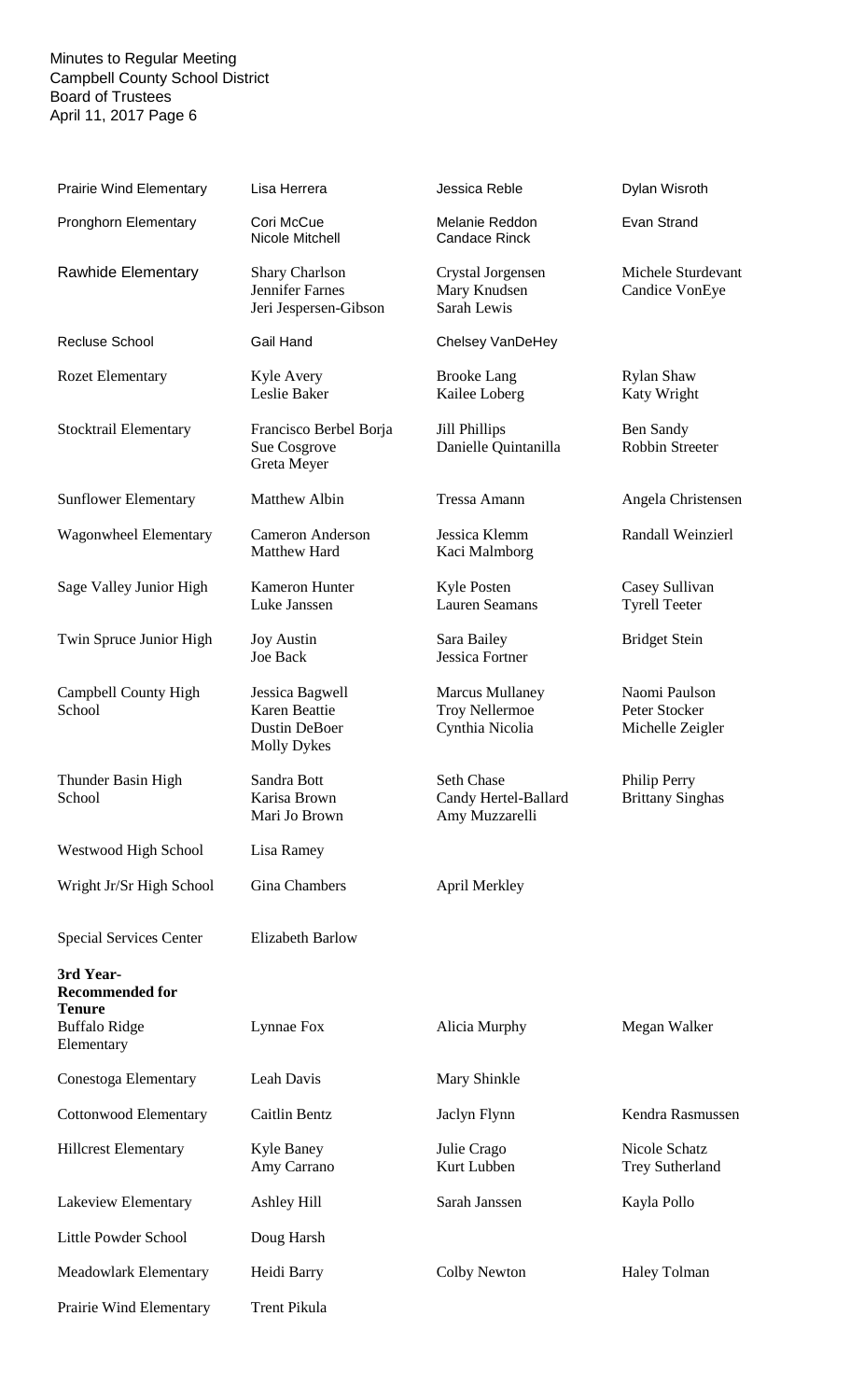| Rawhide Elementary                   | Kathleen Bauer<br>Angel Fenner                                                                                                                                                                                                                                                                                                                                                                                                                                                                                                     | Amy Haas                                           |                                                                                                                                                                                                                                                  | Katelynn Schabauer                                                                                                                                                                                                    |
|--------------------------------------|------------------------------------------------------------------------------------------------------------------------------------------------------------------------------------------------------------------------------------------------------------------------------------------------------------------------------------------------------------------------------------------------------------------------------------------------------------------------------------------------------------------------------------|----------------------------------------------------|--------------------------------------------------------------------------------------------------------------------------------------------------------------------------------------------------------------------------------------------------|-----------------------------------------------------------------------------------------------------------------------------------------------------------------------------------------------------------------------|
| Stocktrail Elementary                | <b>Christene Hicks</b>                                                                                                                                                                                                                                                                                                                                                                                                                                                                                                             |                                                    |                                                                                                                                                                                                                                                  |                                                                                                                                                                                                                       |
| <b>Sunflower Elementary</b>          | Jessica Aultman                                                                                                                                                                                                                                                                                                                                                                                                                                                                                                                    | Jeana Crosby                                       |                                                                                                                                                                                                                                                  | <b>Tracey Gardner</b>                                                                                                                                                                                                 |
| Wagonwheel Elementary                | <b>Joy Fox</b>                                                                                                                                                                                                                                                                                                                                                                                                                                                                                                                     | Nicole Hewitt-Gaffney                              |                                                                                                                                                                                                                                                  | Shelby Weyrich                                                                                                                                                                                                        |
| Sage Valley Junior High              | Cory Beckham                                                                                                                                                                                                                                                                                                                                                                                                                                                                                                                       | Allen Merrill                                      |                                                                                                                                                                                                                                                  | Erin Norman                                                                                                                                                                                                           |
| Twin Spruce Junior High              | Kacee Hardy                                                                                                                                                                                                                                                                                                                                                                                                                                                                                                                        | Misty Pikula                                       |                                                                                                                                                                                                                                                  |                                                                                                                                                                                                                       |
| Campbell County High<br>School       | Amanda DuVall<br><b>Martin Frick</b>                                                                                                                                                                                                                                                                                                                                                                                                                                                                                               | <b>Brittany Poitra</b>                             |                                                                                                                                                                                                                                                  | <b>Andrew Rose</b>                                                                                                                                                                                                    |
| Thunder Basin High<br>School         | Kimbrie Garcia<br>Andrew Borgialli                                                                                                                                                                                                                                                                                                                                                                                                                                                                                                 | <b>Heather Emmons</b><br><b>Bob Hewitt-Gaffney</b> |                                                                                                                                                                                                                                                  | Deb O'Doan<br>Jamie Simons                                                                                                                                                                                            |
| Westwood High School                 | Sean Mentzel                                                                                                                                                                                                                                                                                                                                                                                                                                                                                                                       |                                                    |                                                                                                                                                                                                                                                  |                                                                                                                                                                                                                       |
| Wright Jr/Sr High School             | Alyx Bruce                                                                                                                                                                                                                                                                                                                                                                                                                                                                                                                         | Randall Haefele                                    |                                                                                                                                                                                                                                                  |                                                                                                                                                                                                                       |
| <b>Special Services Center</b>       | Melissa Powell                                                                                                                                                                                                                                                                                                                                                                                                                                                                                                                     |                                                    |                                                                                                                                                                                                                                                  |                                                                                                                                                                                                                       |
| <b>Others</b><br>School Psychologist | Ted Amen, Special Services Center<br>Marla Boynton, Special Services Center<br>Katherine Evenson, Special Services Center<br>Dorothy Hannon, CCHS                                                                                                                                                                                                                                                                                                                                                                                  |                                                    | Tina Lawson, Special Services Center<br>Jodi Lehman, Special Services Center<br>Leah Norton, Special Services Center<br>Michel Roush, Special Services Center                                                                                    |                                                                                                                                                                                                                       |
| Counselor/Social Worker              | Rachel Barnhurst, CCHS<br>Peggy Bankenbush, Conestoga<br>Dorie Beck, Paintbrush/Conestoga<br>Carrie Boedeker-Larson, Lakeview<br>Julie Brisch-Medrano, SVJH<br>Amy Christensen, CCHS<br>LouAnn Coyle, Rozet<br>Matthew Gross, TBHS<br>Amy Himes, TBHS<br>Theresa Hoffman, Hillcrest<br>Tressa Horning, CCHS<br>Monika Johannsen-Yount, Prairie Wind<br>Samantha Kessler, Paintbrush<br>James Kingsbury, WJSHS<br>Paul Lehman, Cottonwood                                                                                           |                                                    | Agusta Lind, Stocktrail/4J<br>Rita Lubnau, Sunflower<br>Sarah Lyons, CCHS<br>Joe Moerkerke, TBHS<br>Tara Reed, Wagonwheel<br>Carie Rose, SVJH<br>Joshua Smith, TBHS<br>Devonn Sosa, Pronghorn<br>Kris Thorfinnson, CCHS<br>Juliann Wilkins, TSJH | Denise Lubken, Meadowlark<br>Court Lutgen, Buffalo Ridge<br>Robin Voigt, Rawhide/RE/LP<br>Jayson Zeller, TSJH/SVJH/WJSHS                                                                                              |
| Speech                               | Pamela Dommer, Lakeview<br>Cathryn Guzman, Hillcrest<br>Catherine Haskins, SVJH<br>Mary L'Esperance, Sunflower/Recluse<br>Kathryn Lubnau, Paintbrush/Stocktrail<br>Linda MacLaine, Meadowlark/CCHS<br>Megan Riedy, CCHS South/TSJH                                                                                                                                                                                                                                                                                                 |                                                    | Karen Thornton, Rozet                                                                                                                                                                                                                            | Kara Roberts, Prairie Wind/Stocktrail<br>Janet Seamans, Rawhide/Wagonwheel<br>Amy Taylor, Pronghorn/Westwood<br>Liza Thomson, 4J/CW/WJSHS<br>Penny Tonn, Buffalo Ridge/Little Powder<br>Ruth Wenz, Conestoga/Westwood |
| Nurse                                | Lori Allegretto, Hillcrest<br>Janet Moore, TBHS<br>Darcy Percy, Buffalo Ridge<br>Gay Bitner, Meadowlark<br>Cassie Erickson, Lakeview<br>Julae Peterson, Stocktrail/4J<br>Paula Petry, Conestoga<br>Jennifer Himes-Baumgartner, CCHS<br>Annessa Hyttinen, PrairieWind<br>Jaime Quintana, Rawhide<br>Hope Joslyn, SVJH<br>Kerri DeWine, TSJH<br>Julie Lang, District/Westwood<br>Lynn Smith, Pronghorn<br>Sandy Lang, Paintbrush<br>Kahla Stewart, Wagonwheel<br>Rebecca Mader, LP/RE<br>Regan Story, Rozet<br>Bryce Mayo, Sunflower |                                                    |                                                                                                                                                                                                                                                  |                                                                                                                                                                                                                       |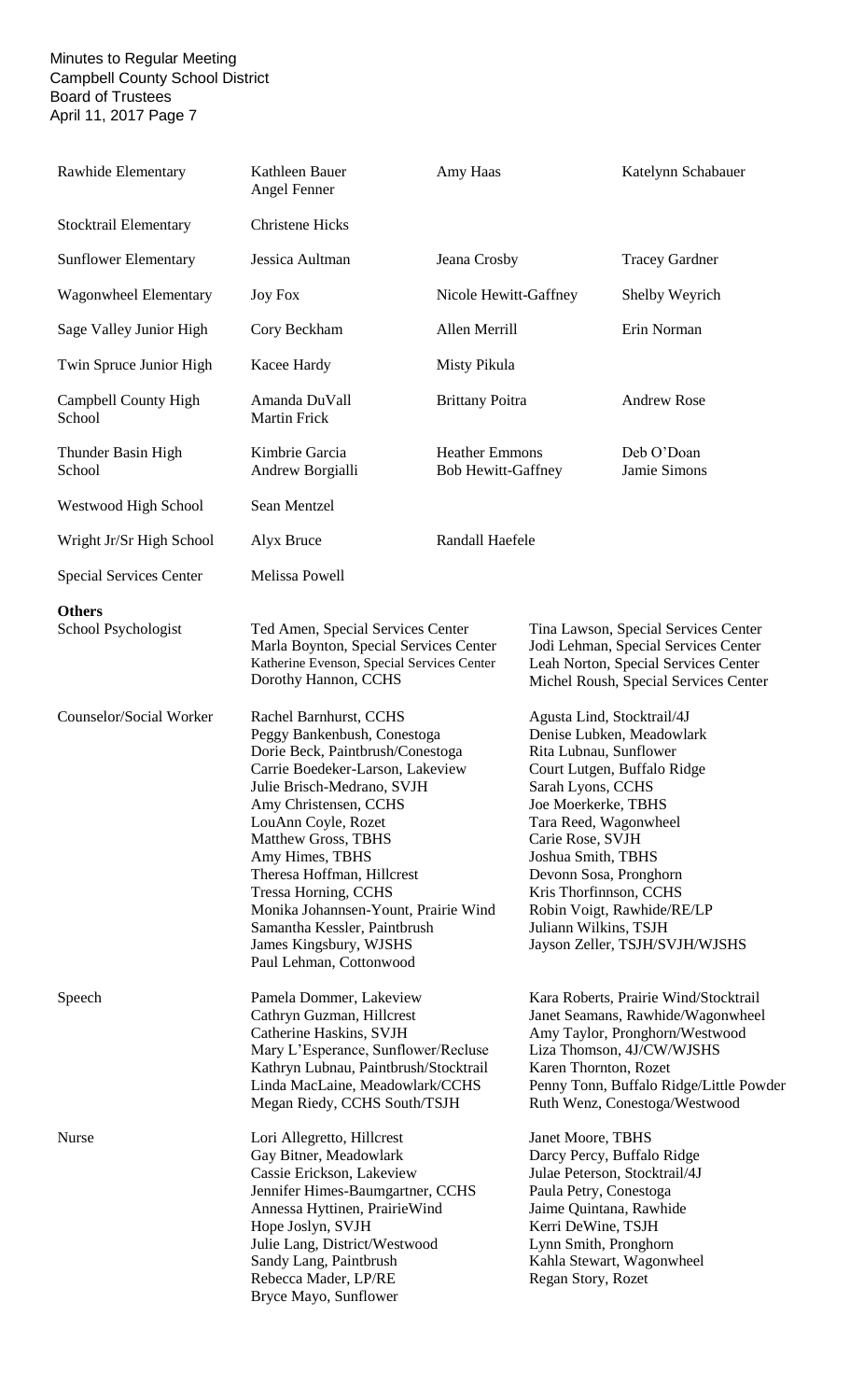| Augmentative<br>Communications<br>Specialist | Mary Beth Rigdon, Special Services Center                                                                                                                                                                                                                                                                                                                                                                                                                                                                                   |                               |                                                                                                                                                                                                                                                                                                                                                                                                                                                                                                                                                                                                                                                                                                                                                                                                                                                                                                                                                                                                                                                                                                                                                                                                                                                                                                                                                                         |
|----------------------------------------------|-----------------------------------------------------------------------------------------------------------------------------------------------------------------------------------------------------------------------------------------------------------------------------------------------------------------------------------------------------------------------------------------------------------------------------------------------------------------------------------------------------------------------------|-------------------------------|-------------------------------------------------------------------------------------------------------------------------------------------------------------------------------------------------------------------------------------------------------------------------------------------------------------------------------------------------------------------------------------------------------------------------------------------------------------------------------------------------------------------------------------------------------------------------------------------------------------------------------------------------------------------------------------------------------------------------------------------------------------------------------------------------------------------------------------------------------------------------------------------------------------------------------------------------------------------------------------------------------------------------------------------------------------------------------------------------------------------------------------------------------------------------------------------------------------------------------------------------------------------------------------------------------------------------------------------------------------------------|
| Physical Therapist                           | Joy Beattie, Special Services Center                                                                                                                                                                                                                                                                                                                                                                                                                                                                                        |                               | <b>Sherry Magnuson, Special Services Center</b>                                                                                                                                                                                                                                                                                                                                                                                                                                                                                                                                                                                                                                                                                                                                                                                                                                                                                                                                                                                                                                                                                                                                                                                                                                                                                                                         |
| Occupational Therapist                       | Shana Ayers, Special Services Center<br>Janelle Catlin, Special Services Center<br>Heather Ivory, Special Services Center                                                                                                                                                                                                                                                                                                                                                                                                   |                               | Krystal Ring, Special Services Center<br>Shanda Simburger, Special Services<br>Center<br>Angela Solem, Special Services Center                                                                                                                                                                                                                                                                                                                                                                                                                                                                                                                                                                                                                                                                                                                                                                                                                                                                                                                                                                                                                                                                                                                                                                                                                                          |
|                                              | <b>Recommendation for Hire</b><br>Melissa Snyder                                                                                                                                                                                                                                                                                                                                                                                                                                                                            | School Psychologist/SSC       |                                                                                                                                                                                                                                                                                                                                                                                                                                                                                                                                                                                                                                                                                                                                                                                                                                                                                                                                                                                                                                                                                                                                                                                                                                                                                                                                                                         |
|                                              | Resignations<br>Abbey Brazelton<br><b>Stacey Clary</b><br>Karissa Cooke<br>Sally Craig<br>Marie Dickey<br>Sam Glover<br><b>Brandeth Hand</b><br><b>Christy Katzl</b><br>Kaitlin Knutson<br>Kara Loden<br>Randi Prosenick<br>Ramona Roll<br>Justin Sanchez<br>Kendall Senteney<br>Amber Stahl<br>Teresa Tierney<br>Jeff Wagoner<br><b>Bridget Wolden</b>                                                                                                                                                                     | <b>GATE Teacher/Conestoga</b> | First Grade Teacher/Lakeview<br>First Grade Teacher/Buffalo Ridge<br>Elementary Multiple Teacher/4J<br>Guidance Counselor/Westwood<br>Music/CCHS-Performing Arts Facilitator/LLC<br>Instructional Facilitator/Sunflower<br>Second Grade Teacher/Stocktrail<br>Exc. Child Specialist/Resource/CCHS-South Campus<br>Third Grade Teacher/Buffalo Ridge<br>Second Grade Teacher/Wagonwheel<br>German Teacher/CCHS-South Campus<br>Science Teacher/CCHS-North Campus<br>Fourth Grade Teacher/Paintbrush<br>Kindergarten Teacher/Wagonwheel<br>Junior Kindergarten/Stocktrail<br>Social Studies Teacher/Twin Spruce Junior High<br>Autism Spectrum Disorder Teacher/Lakeview                                                                                                                                                                                                                                                                                                                                                                                                                                                                                                                                                                                                                                                                                                  |
|                                              | <b>Substitute Teacher New Hires</b><br>Griselda Brower<br><b>Burke Burgess</b><br><b>Christopher Clark</b><br>Melissa Lewis<br>Nykol McLeod                                                                                                                                                                                                                                                                                                                                                                                 |                               | <b>Substitute Teacher/All Schools</b><br>Substitute Teacher/All Schools<br><b>Substitute Teacher/All Schools</b><br><b>Substitute Teacher/All Schools</b><br><b>Substitute Teacher/All Schools</b>                                                                                                                                                                                                                                                                                                                                                                                                                                                                                                                                                                                                                                                                                                                                                                                                                                                                                                                                                                                                                                                                                                                                                                      |
|                                              | <b>Extra Duty Recommendations</b><br>John Bayles<br><b>Brady Bisgaard</b><br><b>Brady Bisgaard</b><br>Jennifer Clark<br>Marissa Curry<br>Mike Curry<br>Dustin DeBoer<br>Amy Gorsuch<br>Amy Gorsuch<br><b>Matt Gross</b><br><b>Terri Hinkel</b><br>Richonda Klaassen<br>Tom Krogman<br>Tom Krogman<br><b>Steve Mischke</b><br><b>Steve Mischke</b><br>Dewain Myers<br>Dewain Myers<br><b>Trent Pikula</b><br><b>Trent Pikula</b><br>Pownall, Tyler<br><b>Grant Senef</b><br>Ryan Senef<br>Jennifer Senef<br>Alicia Sifuentes |                               | Asst. Volleyball Coach/Thunder Basin High School<br>Asst. Boys Basketball Coach/Thunder Basin High School<br>Asst. Boys Soccer Coach/Thunder Basin High School<br>Asst. Volleyball Coach/Thunder Basin High School<br>Asst. Volleyball Coach/Thunder Basin High School<br>Asst. Boys Basketball Coach/Thunder Basin High School<br>Asst. Football Coach/Campbell County High School<br>Asst. Girls Basketball Coach/Thunder Basin High School<br>Asst. Tennis Coach/Thunder Basin High School<br>Asst. Boys Basketball Coach/Thunder Basin High School<br>Asst. Track Coach/Thunder Basin High School<br>Asst. Volleyball Coach/Thunder Basin High School<br>Asst. Track Coach/Thunder Basin High School<br>Asst. Indoor Track Coach/Thunder Basin High School<br>Asst. Track Coach/Thunder Basin High School<br>Asst. Indoor Track Coach/Thunder Basin High School<br>Asst. Indoor Track Coach/Thunder Basin High School<br>Asst. Cross Country Coach/Thunder Basin High School<br>Asst. Indoor Track Coach/Thunder Basin High School<br>Asst. Track Coach/Thunder Basin High School<br>Asst. Hourly Track Coach/Sage Valley Junior High<br>Asst. Boys Soccer Coach/Thunder Basin High School<br>Asst. Boys Soccer Coach/Thunder Basin High School<br>Asst. Girls Basketball Coach/Thunder Basin High School<br>Asst. Girls Basketball Coach/Thunder Basin High School |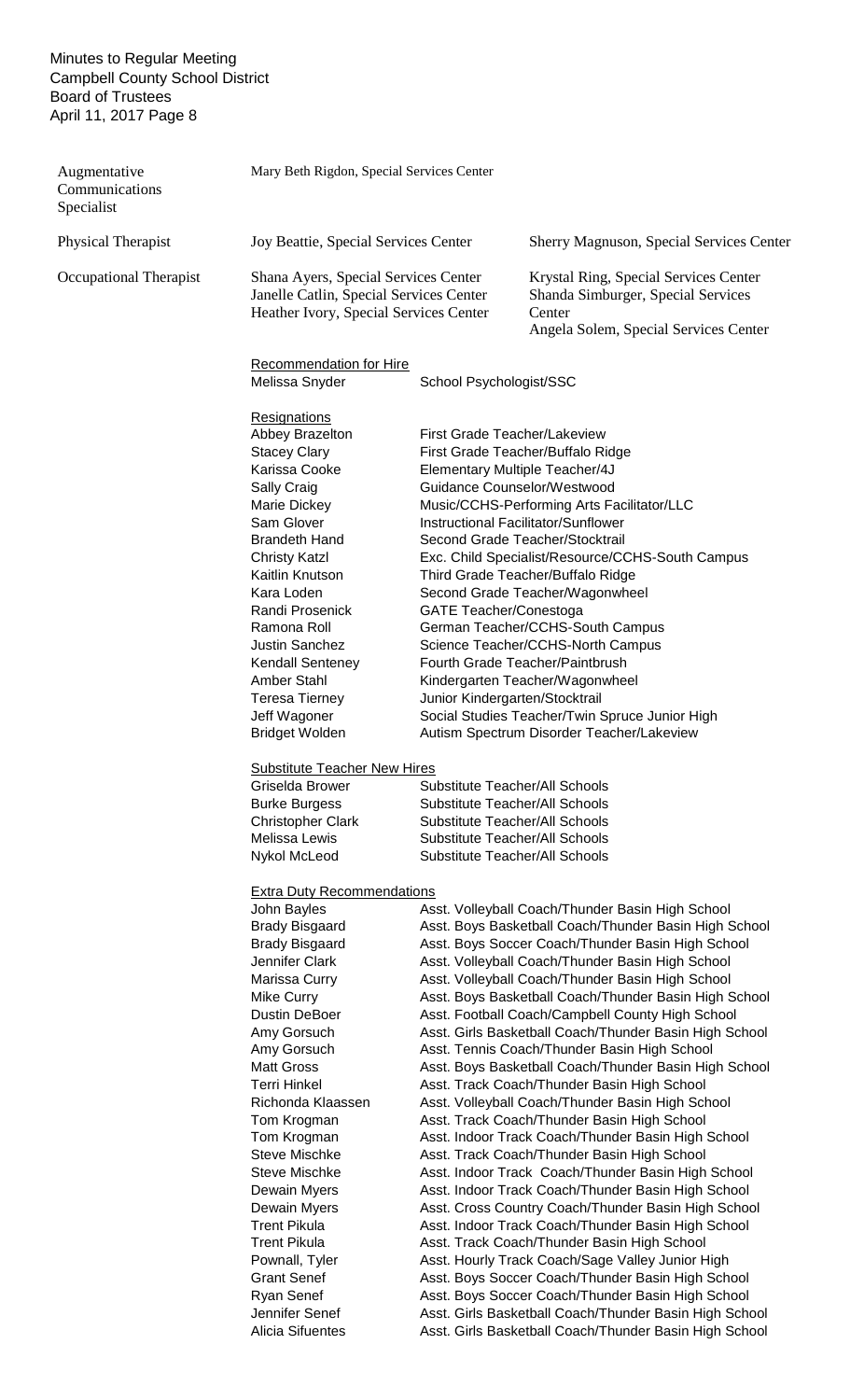|                               | Jamie Simons<br>Alan Sisel<br><b>Tiffany Small</b><br><b>Tiffany Small</b><br>Casey Sullivan<br>Lewis Vasquez<br>Donovan Voigt                                                                                                                                                                                                                     | Asst. Tennis Coach/Thunder Basin High School<br>Asst. Football Coach/Campbell County High School<br>Asst. Girls Swimming & Diving Coach/TBHS<br>Asst. Boys Swimming & Diving Coach/TBHS<br>Asst. Track Coach/Thunder Basin High School<br>Asst. Hourly JH Track Coach/Wright Junior Senior High<br>Asst. Boys Basketball Coach/Thunder Basin High School                                                                                                                                                                                                                                                                                                                                                                                                                                                                          |
|-------------------------------|----------------------------------------------------------------------------------------------------------------------------------------------------------------------------------------------------------------------------------------------------------------------------------------------------------------------------------------------------|-----------------------------------------------------------------------------------------------------------------------------------------------------------------------------------------------------------------------------------------------------------------------------------------------------------------------------------------------------------------------------------------------------------------------------------------------------------------------------------------------------------------------------------------------------------------------------------------------------------------------------------------------------------------------------------------------------------------------------------------------------------------------------------------------------------------------------------|
|                               | <b>Extra Duty Resignations</b><br>Mel Boyce<br>Roger Tresch<br>Jeff Wagoner<br>Paul Waldum                                                                                                                                                                                                                                                         | 7th Grade Football Coach/Sage Valley Junior High<br>Asst. Girls Basketball Coach/Wright Junior Senior High<br>7/8 Wrestling Coach/Wrestling Facilitator/Weight Lifting -<br>Winter/Events Co-Coordinator/Twin Spruce Junior High<br>K-12 Fine Arts Facilitator/LLC                                                                                                                                                                                                                                                                                                                                                                                                                                                                                                                                                                |
|                               | <b>Extra Duty Transfers</b><br>Vanessa Brisson<br>Jeff Hamilton                                                                                                                                                                                                                                                                                    | FROM: Asst. Girls Basketball Coach/CCHS<br>TO: Asst. Girls Basketball Coach/TBHS<br>FROM: Asst. Football Coach/CCHS<br>TO: Asst. Football Coach/TBHS                                                                                                                                                                                                                                                                                                                                                                                                                                                                                                                                                                                                                                                                              |
|                               | <b>Transfers</b><br>Alexis Allsman<br><b>McKenzie Dudley</b><br>Jeff Wasserburger                                                                                                                                                                                                                                                                  | FROM: Third Grade Teacher/Hillcrest<br>TO: Exc. Child Specialist/Hillcrest<br>FROM: Library Media Specialist/Conestoga<br>TO: Fourth Grade Teacher/Conestoga<br><b>FROM: Public Relations Director/ESC</b><br>TO: Social Studies Teacher/Campbell County High School                                                                                                                                                                                                                                                                                                                                                                                                                                                                                                                                                              |
| Warrants                      | The following warrants were affirmed and approved:<br><b>Payroll Warrants</b><br><b>Combined Fund Warrants</b><br>Major Maintenance Warrants<br><b>Nutritional Services Fund Warrants</b><br><b>Insurance Warrants</b><br>Student Activities/Bldg. Sp. Rev. Warrants<br><b>Activities Officials Warrants</b>                                       | 212572 - 212751<br>360263 - 360512<br>6941 - 6949<br>9898 - 9913<br>3833 - 3839<br>35912 - 35927<br>5644 - 5651                                                                                                                                                                                                                                                                                                                                                                                                                                                                                                                                                                                                                                                                                                                   |
| <b>Bids</b>                   | The following bids were approved:<br>\$14,880.00.<br>\$1,505,216.00.                                                                                                                                                                                                                                                                               | 1. Elevator Maintenance Services were awarded to Kone, Inc. in the amount of<br>2. Thunder Basin High School Marching Band Uniforms were awarded to Fred J.<br>Miller, Inc. in the amount of \$31,360.00.<br>3. Campbell County High School North Campus Boiler Upgrade was awarded to<br>Powder River Heating and Air Conditioning, Inc. in the amount of                                                                                                                                                                                                                                                                                                                                                                                                                                                                        |
| Contracts and<br>Agreements   | The following contracts and agreements were approved:<br>1. Social Norming Advertising Agreement with Basin Radio Network<br>2. Professional Development Agreement with Writing With Design<br>3. Thunder Basin High School 2017 Student Portrait Agreement with Lifetouch<br>4. Hillcrest Elementary Book Agreement with American Reading Company |                                                                                                                                                                                                                                                                                                                                                                                                                                                                                                                                                                                                                                                                                                                                                                                                                                   |
| <b>Student Expulsions</b>     | The following student expulsions were approved:<br>$\bullet$<br>$\bullet$<br>$\bullet$<br>$\bullet$                                                                                                                                                                                                                                                | Student #20 was expelled for 365 calendar days with early readmittance under<br>strict probation, subject to terms and conditions of building administration.<br>Student #21 was expelled for 365 calendar days with early readmittance under<br>strict probation, subject to terms and conditions of building administration.<br>Student #22 was expelled for 365 calendar days with early readmittance under<br>strict probation, subject to terms and conditions of building administration.<br>Student #23 was expelled for 365 calendar days with early readmittance under<br>strict probation, subject to terms and conditions of building administration.<br>Student #24 was expelled for 365 calendar days with early readmittance under<br>strict probation, subject to terms and conditions of building administration. |
| Antelope Valley<br>Annexation | Valley property.                                                                                                                                                                                                                                                                                                                                   | Approval was given to enter the Landowner's Petition to Annex Territory and<br>Landowner's Petition to Zone Territory with the City of Gillette regarding the Antelope                                                                                                                                                                                                                                                                                                                                                                                                                                                                                                                                                                                                                                                            |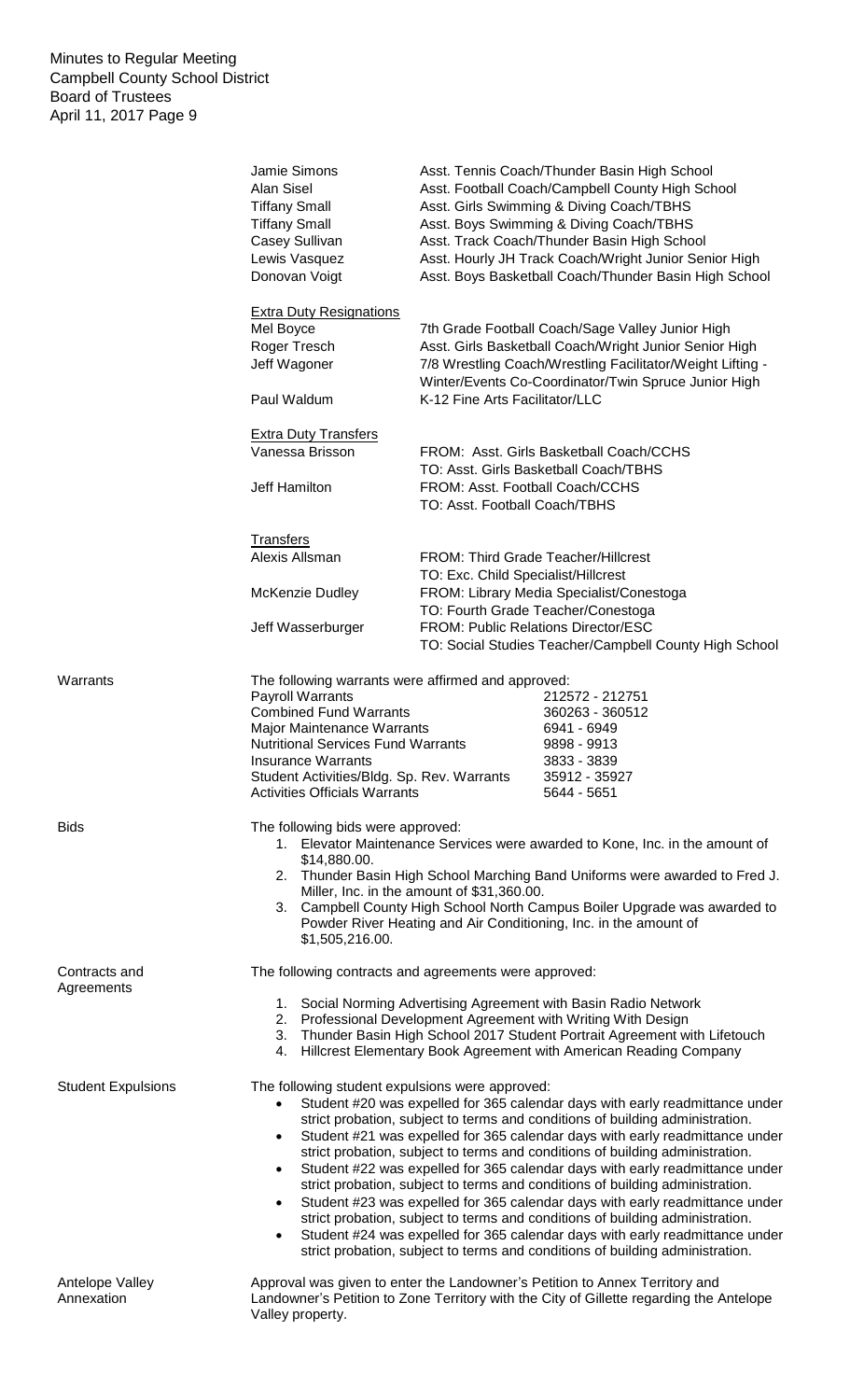| <b>Sunflower Elementary</b><br>Schoolwide Title I                            | Approval was given of the Sunflower Elementary School Title I Schoolwide Program<br>request.                                                                                                                                                                                                                                                                                                                                                                                                                                                                   |
|------------------------------------------------------------------------------|----------------------------------------------------------------------------------------------------------------------------------------------------------------------------------------------------------------------------------------------------------------------------------------------------------------------------------------------------------------------------------------------------------------------------------------------------------------------------------------------------------------------------------------------------------------|
| <b>CONSENT AGENDA</b><br><b>ENDS</b>                                         |                                                                                                                                                                                                                                                                                                                                                                                                                                                                                                                                                                |
| <b>Gillette Public Access</b><br>(GPA) TV                                    | Dr. Brown provided information regarding broadcasting board meetings on GPA TV.<br>Mrs. Durgin made a motion to postpone broadcasting board meetings on GPA TV for<br>one year. Mr. Foreman seconded the motion. The motion failed with Mrs. Durgin, Mr.<br>Foreman, and Dr. Fall voting "yes" and Mrs. Ochs, Dr. Clouston, Mrs. Hladky, and Mrs.<br>Bell voting "no". Dr. Brown will consult with legal counsel regarding the need for student<br>release forms if board meetings are broadcast, and report back to the board.                                |
| <b>Registration Reports</b>                                                  | Dr. Ayers provided information regarding registration at Campbell County High School<br>(CCHS) and Thunder Basin High School (TBHS). Currently 1084 are registered at<br>CCHS and 1073 are registered at TBHS. Kindergarten registration is currently at 698<br>which includes junior kindergarten students.                                                                                                                                                                                                                                                   |
| Dual Language<br>Immersion (DLI) Program                                     | Stocktrail Elementary Principal, Keri Shannon, and Rawhide Elementary Principal,<br>Bertine Bahige, presented information to the board regarding interest in an additional<br>DLI program. A motion was made and seconded to approve one section of DLI to be<br>held at Rawhide Elementary for one year, after which time the program will be<br>evaluated. The motion carried unanimously.                                                                                                                                                                   |
| <b>Facilities Update</b>                                                     | Mr. Eisenhauer provided a facilities update, and the board discussed the potential to<br>partner with other entities to provide a soccer field for CCHS-N. Dr. Clouston made a<br>motion to explore the option of partnering with other entities to provide a soccer field at<br>the Field of Dreams for community and Campbell County High School use without<br>incurring any additional costs at this time. Mr. Foreman seconded the motion. The<br>motion carried with Mrs. Bell and Mrs. Hladky voting "no", and the other five trustees<br>voting "yes". |
| Legislative Update                                                           | Mr. Eisenhauer and Dr. Brown provided a legislative update. A Request for Proposal<br>(RFP) has been sent out for a consultant to recalibrate the education funding model.                                                                                                                                                                                                                                                                                                                                                                                     |
| Recess                                                                       | The board meeting recessed and 9:06 pm and reconvened at 9:14 pm.                                                                                                                                                                                                                                                                                                                                                                                                                                                                                              |
| <b>Enrollment Projections</b>                                                | Mr. Dihle presented the Middle City States enrollment projections.                                                                                                                                                                                                                                                                                                                                                                                                                                                                                             |
| <b>Budget Reductions</b>                                                     | Mr. Eisenhauer reviewed proposed budget reductions. Public comment was given, and<br>the board discussed the proposed reductions. Dr. Clouston made a motion to approve<br>the proposed FY18 budget reductions in the amount of \$2,402,251.87 and proposed<br>FY19 budget reductions in the amount of \$324,114.75. Mr. Foreman seconded the<br>motion. The motion carried with Mrs. Bell and Mrs. Hladky voting "no" and the other five<br>trustees voting "yes".                                                                                            |
| Recess                                                                       | The board meeting recessed and 10:33 pm and reconvened at 10:39 pm.                                                                                                                                                                                                                                                                                                                                                                                                                                                                                            |
| <b>GATE and Library Media</b><br>Certified<br>Recommendations for<br>Re-Hire | Mr. Reznicek asked for approval of the GATE and library media certified<br>recommendations for re-hire as presented. Mrs. Ochs made a motion to approve the<br>recommendations as presented, and Mrs. Durgin seconded the motion. The motion<br>carried unanimously.                                                                                                                                                                                                                                                                                           |
| Undue Influence Policy                                                       | Mr. Reznicek asked for approval of first reading of the Undue Influence Policy. Mr.<br>Foreman made a motion to approve first reading of the policy, and Mrs. Ochs seconded<br>the motion. The motion carried unanimously.                                                                                                                                                                                                                                                                                                                                     |
|                                                                              | Mr. Reznicek will hold two public hearings on the policy, and bring it back to the board<br>for final approval.                                                                                                                                                                                                                                                                                                                                                                                                                                                |
| <b>Board Member</b><br>Resignation                                           | Dr. Fall submitted his resignation from the board effective immediately due to a potential<br>conflict of interest with his recent appointment as a University of Wyoming Board<br>Trustee.                                                                                                                                                                                                                                                                                                                                                                    |
| Filling of Vacant Board<br>and Officer Positions                             | The board indicated to Dr. Brown their desire to elect officers. Dr. Brown asked for<br>nominations for chairman. Mrs. Ochs nominated Mrs. Durgin for the office of chairman,<br>and Mr. Foreman seconded the motion. The motion carried unanimously. Dr. Brown<br>turned the meeting over to Mrs. Durgin.                                                                                                                                                                                                                                                     |
|                                                                              | Mrs. Durgin asked for nominations for vice-chairman. Mr. Foreman nominated Mrs.<br>Ochs for vice-chairman, and Mrs. Hladky seconded the motion. The motion carried<br>unanimously.                                                                                                                                                                                                                                                                                                                                                                             |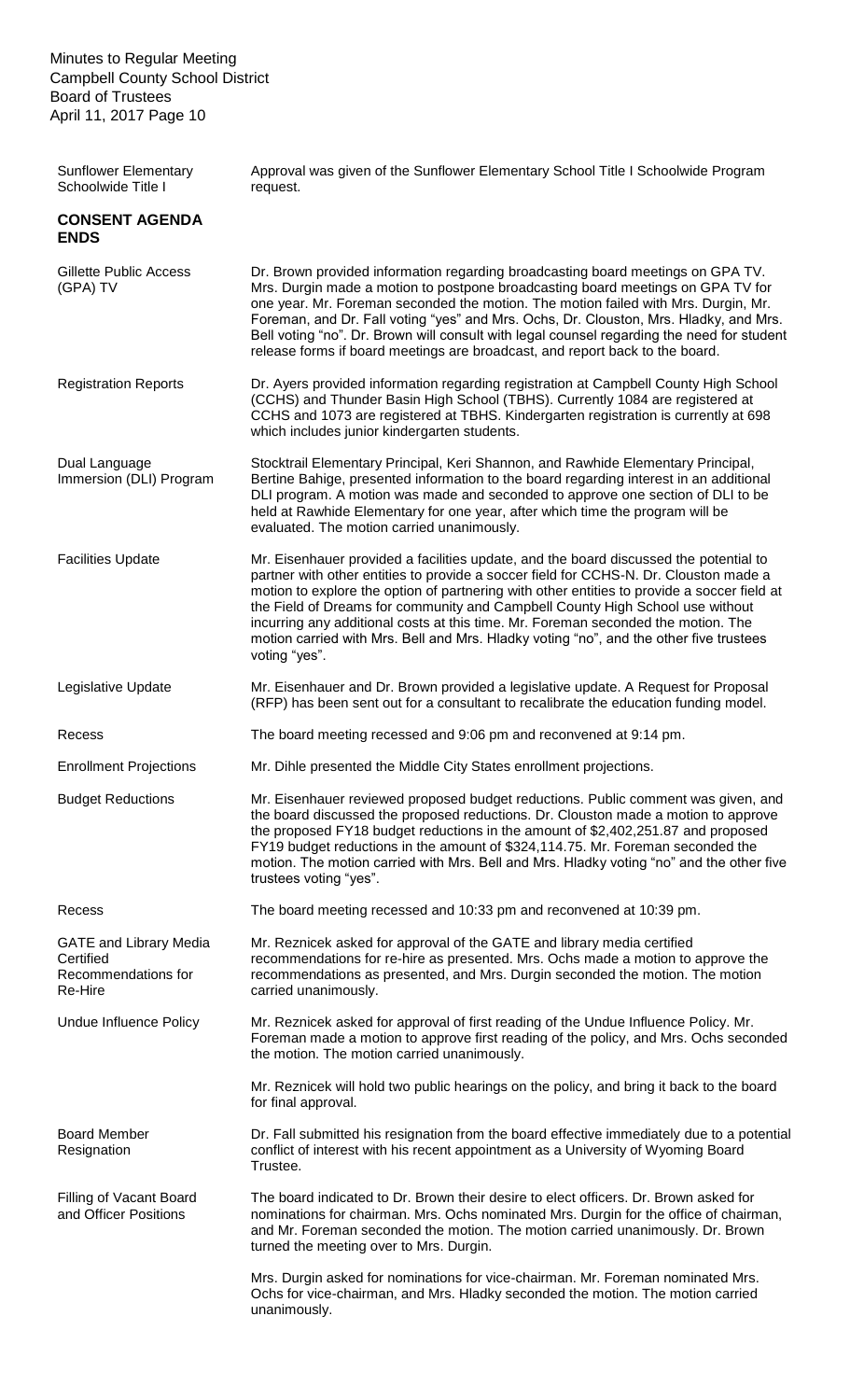> Mrs. Durgin asked for nominations for treasurer. Mrs. Ochs nominated Mr. Foreman for treasurer, and Mrs. Hladky seconded the motion. The motion carried unanimously.

Mrs. Durgin asked for nominations for clerk/assistant treasurer. Mrs. Ochs nominated Mrs. Hladky for clerk/assistant treasurer, and Mr. Foreman seconded the motion. The motion carried unanimously.

Discussion was held regarding the process to fill the vacant position on the board. Letters of interest and resumes will be accepted until April 24, 2017 at 4 pm. The board plans to fill the vacancy by May 1, 2017.

Adjournment With no other business before the board, the meeting was adjourned at 11:12 pm.